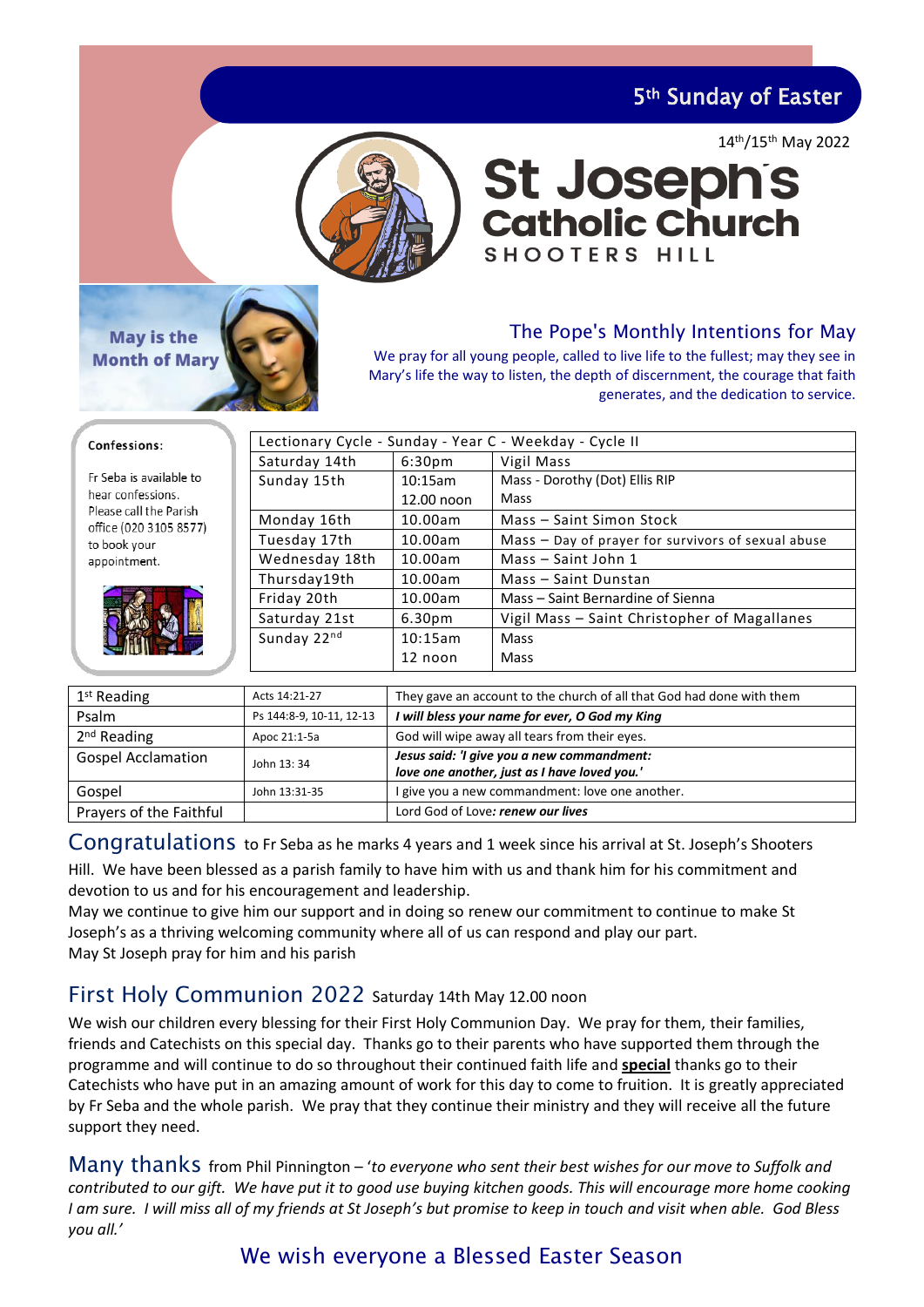# Returning to Mass at Pentecost

An invitation from the Bishops of England and Wales

*This is the bread come down from heaven (John 6:58)* A beautiful hallmark of the Catholic faith is the profound desire to participate in the Holy Mass and share in the Eucharist. We do so with deep gratitude and joy. The Eucharist

gives the Church her identity – "The Eucharist makes the Church, and the Church makes the Eucharist." It enables us to worship Almighty God, to support each other on our journey of faith, and to be a visible sign of faith in the world. This hallmark is supported and strengthened by the precept that our fundamental Christian duty is to worship God by participating in the celebration of Mass. Attending Mass on Sundays and Holy Days is the greatest of all privileges, sometimes referred to as "the Sunday Obligation. "Since the beginning of the Covid pandemic, until the present time, we have shared with you our judgment that the situation of the last two years has meant that the Sunday Obligation has been impeded and has needed to be fulfilled in other ways. We thank God that this situation has now changed. The pressing challenges of the pandemic have lessened significantly. Most people have resumed the wide range of normal activities, no longer restricted by the previous Covid measures. We therefore believe that the reasons which have prevented Catholics from attending Mass on Sundays and Holy Days of Obligation no longer apply. We understand there will still be some members of our congregations who, for reasons of health, do not feel safe enough to return to Mass. It has always been the understanding of the Church that when the freedom of any Catholic to attend Mass in person is impeded for a serious reason, because of situations such as ill health, care for the sick or legitimate fear, this is not a breach of the Sunday Obligation.

# Vocations Webinar: 'Here I am Lord, Send Me' 24th May at 7.00am on line



God has a definite plan and purpose for all of our lives. The Archdiocese of Southwark will be holding a Zoom webinar of Tuesday 24th May between 7 pm – 8 pm with the theme 'Here I am, Send Me'. Some men receive a unique call to be a Catholic priest or deacon, and some women are also called to religious life. Join Fr Paul Kyne, seminarian Stephen Trafford, Sister Aelred and Fr Stephen Morrison to hear about vocations and following a religious life.

If you feel you may have a vocation or would simply like to find out a little more, please email Laura Dudhee in order to attend: [lauradudhee@rcaos.org.uk](mailto:lauradudhee@rcaos.org.uk)

# Spiritual Life for Catechists: A Day with Dr Ralph Martin

30<sup>th</sup> May 10.30am at St Thomas of Canterbury RC Church, 59 Burgate, Canterbury, Kent CT1 2 HJ - online and in person

The Agency for Evangelisation and Catechesis have organised a seminar with Dr Ralph Martin, who is Professor of Theology at Sacred Heart Major Seminary in the Archdiocese of Detroit, USA

This is a wonderful opportunity to spend the day with Dr Martin, either in person or online, being renewed in your spiritual life as a catechist.

This will be an in-person event but there is also the option to join us online for the day. In-person tickets are limited to the first 50 participants and cost £20.

If you would like to attend online, tickets cost £5. Once you complete the transaction via the link below you will receive a Zoom link in your confirmation email

<https://aec.rcaos.org.uk/store/p/martin-inperson>

<https://aec.rcaos.org.uk/store/p/martin-online>



Spiritual Life for Catechists<br>with Dr Ralph Martin iday 30 May 2022 (10:30am-3:30pm) To Register - aec.rcaos.org.uk/latest/ralphm



Mass in Celebration of the Sacrament of Marriage July 9th at St George's Cathedral If you are celebrating your 1st/10th/25th/40th/50th/60th + wedding anniversary this year, please apply as soon as possible, and no later than May 31. Get in touch with us a[t mflse@rcaos.org.uk](mailto:mflse@rcaos.org.uk) so you can receive an invitation from the Archbishop. Spaces are limited. As the title of your email, please write your parish location e.g. Shooters Hill and give us the following details: your names in the format John and Mary Smith, your home address, the anniversary you are celebrating. We look forward to seeing you in July - **Marriage and Family Life South East**

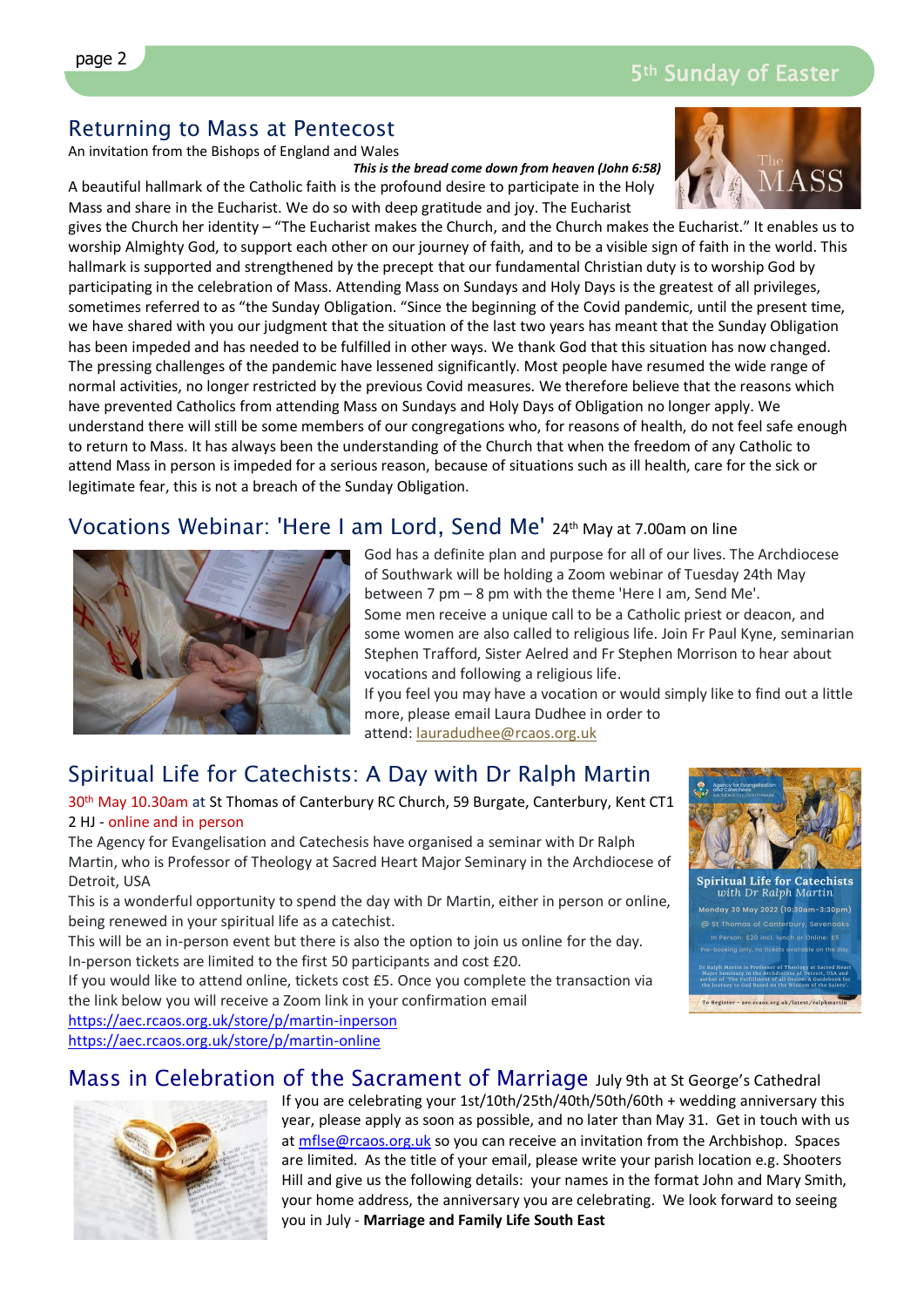# Our Lady of Lugansk pray for all in Ukraine

Loving God, We pray for the people of Ukraine, for all those suffering or afraid, that you will be close to them and protect them.

We pray for world leaders, for compassion, strength and wisdom to guide their choices. We pray for the world that in this moment of crisis, we may reach out in solidarity to our brothers and sisters in need.

May we walk in your ways so that peace and justice become a reality for the people of Ukraine and for all the world. Amen.

Councillor Ivis Williams who represents Shooters Hill Ward will be holding her surgeries in our parish hall on the 3rd Saturday of the month between 10-11am starting Saturday 21<sup>st</sup> May

Fr. Seba is going to be away from  $19<sup>th</sup>$  to  $30<sup>th</sup>$  of June so there will not be any week day Masses during that period but Father John O'Donoghue has kindly agreed to cover weekend Masses. We are very grateful to him.

Father John is celebrating his 60th anniversary of priesthood at St Thomas More, Bostall Park, Bexleyheath on **4th June at 12 noon**, all our parishioners who wish to join him are very welcome. We will get him a card for us all to sign

## Contactless Machine

Please remember our contact machine in the porch. You can now use your debit/credit card to make your donations. Full instructions are on the wall next to the machine

## Parish Sacramental Programmes

**CONFIRMATION 2022**

**Wednesday 18th May – Session 9 – 7.00pm Hall Please keep our Confirmandi, their parents, family and their catechists in your prayers during their preparation and beyond**

**The Sacramental groups will not be able to continue next year if people do not come forward NOW and walk alongside the Catechists to learn. There will not be enough Catechists to facilitate. Please pray this does not happen and for the continued vibrancy of your parish** 

#### **Prayer to St Joseph**

Guardian of the Redeemer, Spouse of the Blessed Virgin Mary. To you God entrusted his only Son; In you Mary placed her trust; with you Christ became man. Blessed Joseph, to us too, show yourself a father and guide us in the path of life. Obtain for us grace, mercy and courage, and defend us<br>from event ovil Amon from every evil. Amen Hail



#### **Synod Prayer**

We stand before You, Holy Spirit, as we gather together in Your name

With You alone to guide us, make Yourself at home in our hearts; teach us the way we must go and how we are to pursue it.

We are weak and sinful; do not let us promote disorder. Do not let ignorance lead us down the wrong path not partiality influence our actions.

Let us find in You our unity so that we may journey together to eternal life and not stray from the way of truth and what is right

All this we ask of you, who are at work in every place and time, in the communion of the Father and the Son forever and ever, Amen







St Michael the Archangel. Defend us in the day of our battle. Be our safeguard against the wickedness and snares of the devil. May God rebuke him, we humbly pray, and do thou, O Prince of Heavenly Hosts, by the power of God, cast into hell satan, and all the evil spirits who wander around the world seeking the ruins of souls.